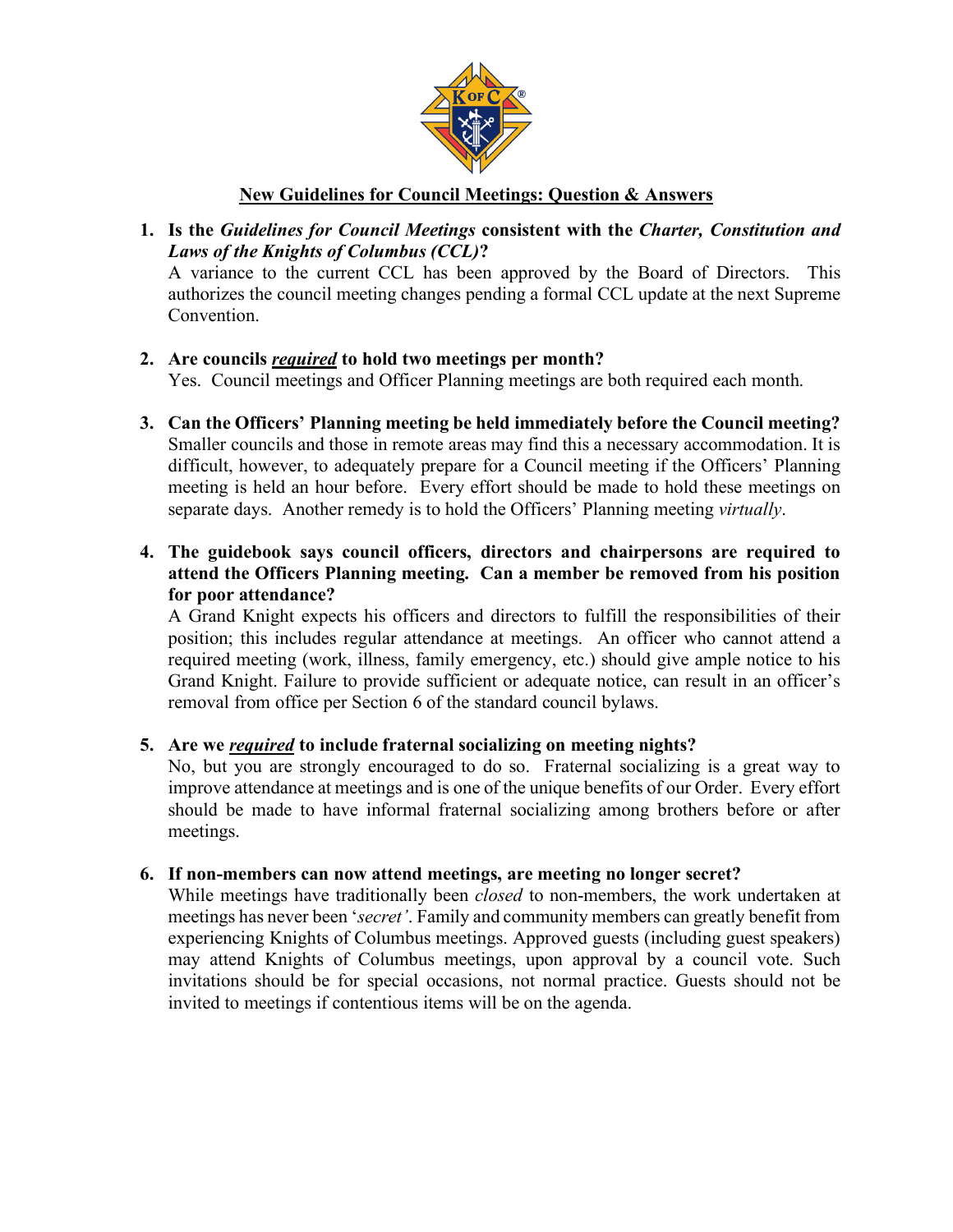**7. Do we have to "sign in" members and guests or is inspection of membership cards sufficient for member admission?**

A sign in sheet should be used and retained. The Grand Knight must know who in attendance can vote on any motions. A list should be presented to the Grand Knight and Recorder. The record of attendance may also be needed for contact tracing.

**8. We have seen an increase in attendance at virtual meetings. Can we continue virtual meetings after the pandemic is over and in person restrictions are lifted?**

Virtual meeting practices may continue to be used, but councils must return to in person meetings when restrictions are lifted. Live streaming options will allow members, who are unable to attend in person, to participate virtually.

**9. Is the Grand Knight** *required* **to hold a council vote before inviting family members and other non-member guests to attend a meeting?**

Yes. Council meetings are primarily for members only. When family or other guests will be invited, a council vote should be held in advance of the meeting. If desired, the Grand Knight can plan for a guest to address the members prior to or immediately after an official meeting.

**10. How do we verify membership status for voting eligibility at virtual meetings?** 

A virtual meeting platform should be used that allows for attendance to be taken. The Warden, or other designee of the Grand Knight, can verify member status by comparing the attendance list with the official council roster.

#### **11. Can any topic or issue be voted on via email between meetings?**

Email voting between meetings should be avoided in general. However, in light of COVID-19 restrictions, when circumstances require, the Grand Knight may call for an email vote on pressing matters that cannot wait until the next meeting. The monetary expenditure of such votes may not exceed the maximum amount specified in the council bylaws or outlined in the council budget.

## **12. Can council votes be held at an Officers' Planning meeting?**

No. Council votes can only be held at Council Meetings.

**13. Can minutes from a previous meeting be posted on a council webpage so they do not have to be read at the current meeting?**

Meeting minutes can be posted on a council webpage if access is password protected and accessible only to members. Notification should be sent to all members when minutes have been posted.

**14. Do the Treasurer and Financial Secretary both speak during the Financial Report of the Council meeting? The script only mentions the Treasurer.**

In general, the Financial Report will cover only the status of council accounts managed by the Treasurer. The Financial Secretary may be asked to provide a report on other timely matters, or in response to a question from the members.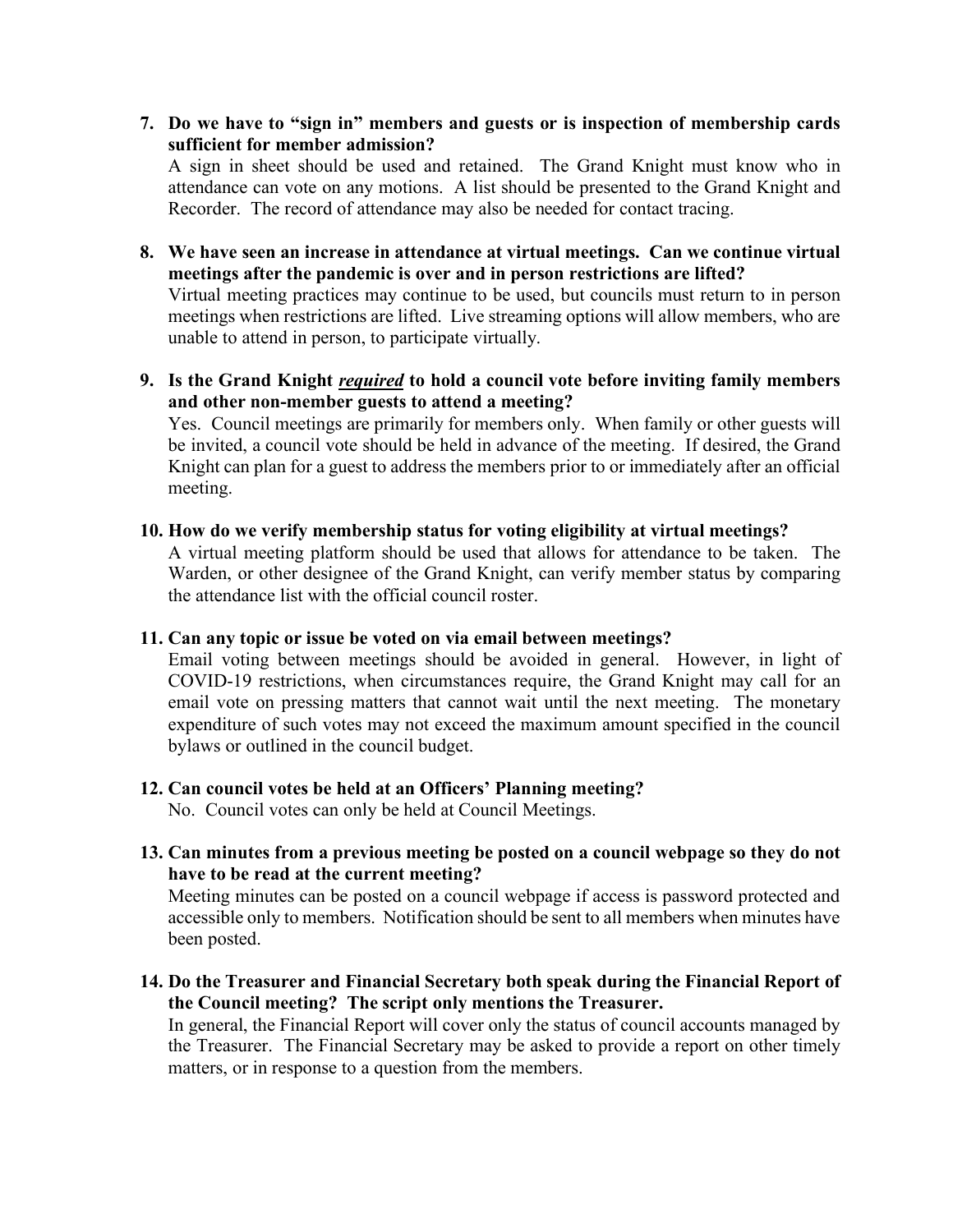## **15. Does the Financial Secretary report on council standing, dues collection, etc. only at the Officers' Planning Meeting?**

The Financial Secretary provides a complete and full report at the Officers' Planning meeting. Members interested in the details of council finances should attend the Officers' Planning meeting where more in depth financial discussions take place.

### **16. When and at which meeting should a member raise a new topic or issue?**

A member should notify the Grand Knight, prior to any meeting, of a new topic or issue he would like to raise. This allows the Grand Knight time to discuss the matter with his leadership team and, if necessary, add the item to an upcoming meeting agenda. Suggestions and new topics should be addressed at the Officers' Planning meeting. However, time sensitive or emergency issues may be raised during the New Business portion of a Council meeting.

## **17. Can the meeting agendas be modified?**

The *Guidelines for Council Meetings* was developed with input from fraternal leaders at all levels and a survey of members. It represents the collective wisdom of Brother Knights and is designed to maximize the effectiveness of council operations. The agendas contained in this guidebook can be modified only if needed to accommodate unique circumstances that may exist in some councils. Care should be taken, however, to preserve the intent and purpose of standard agenda items and to ensure meetings do not exceed one hour.

## **18. Is the Recorder** *required* **to keep minutes of the Officers' Planning meeting?**

Anything that needs to be included in the formal record of the council must be mentioned or presented at the subsequent Council meeting. The Council meeting is where votes are held, and decisions are formally ratified.

## **19. Is the new** *Guidelines for Council Meetings* **book consistent with other Knights of Columbus resources?**

Yes. All relevant Knights of Columbus resources will be updated to align with the changes found in the new *Guidelines for Council Meetings*.

## **20. If the Chaplain cannot attend a meeting, who leads the prayer? Can the Grand Knight share a written report from the Chaplain?**

If the Chaplain cannot attend a meeting the Grand Knight, or his designee, should lead the council in prayer. The Chaplain can submit his report to be read by the Grand Knight.

## **21. Will the** *Guidelines for Council Meetings* **book be mailed to councils?**

The *Guidelines for Council Meetings* will be mailed to councils at start of the 2021-2022 Fraternal Year along with other print materials such as the *Fraternal Planner*. In the meantime, councils should download the book from the internet and print copies.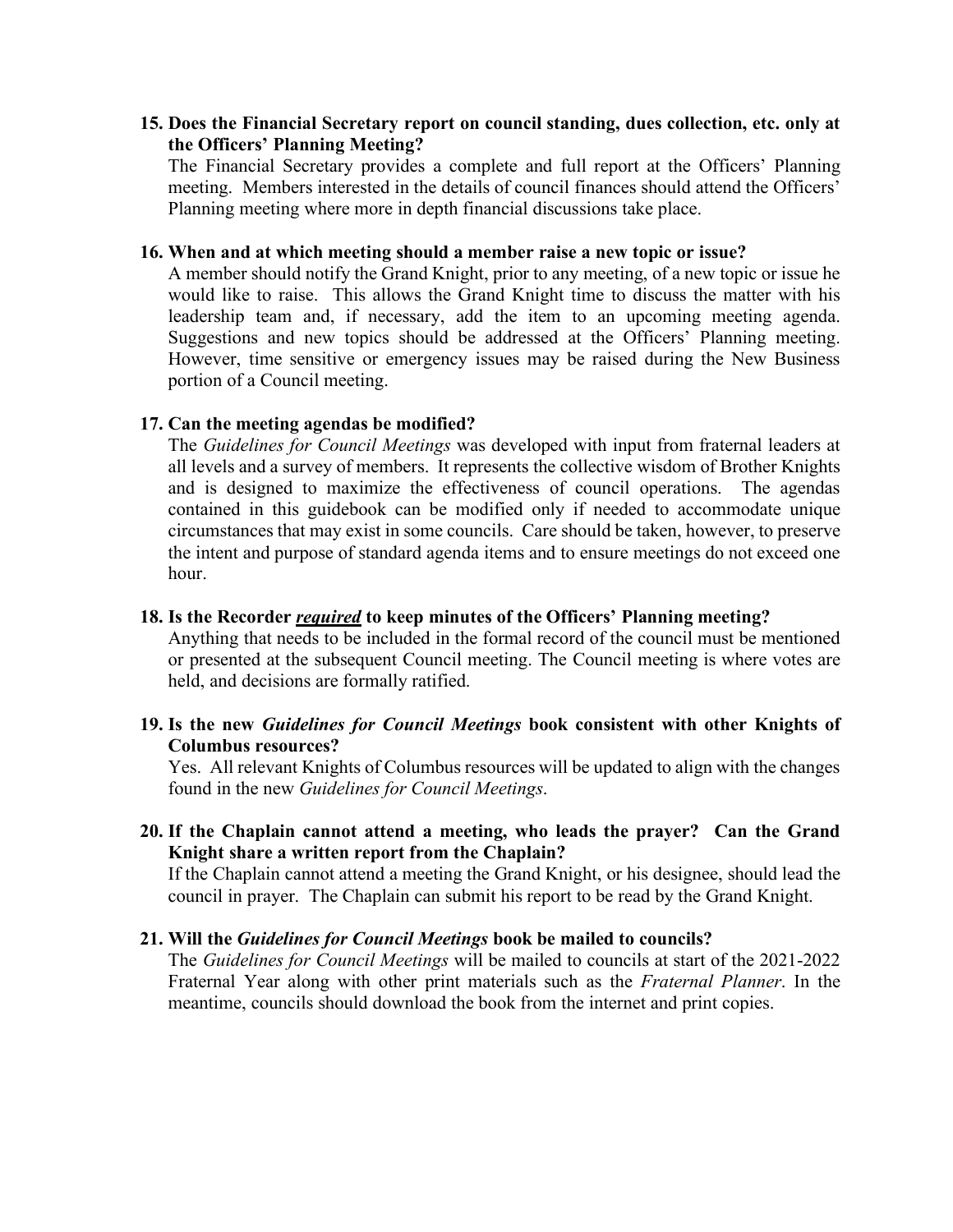### **22. What should the Lecturer talk about during his reflection?**

The Supreme Council offers many resources that can be used for the Lecturer's Reflection, including: The Supreme Chaplain's Challenge (published monthly in *Columbia*) and *The Knights of Columbus: An Illustrated History* by Andrew and Maureen Walther. If the Lecturer's Reflection occurs during the meeting, he should speak for about five minutes on a topic related to Catholic virtues or the principles of the Order. If the reflection is during social time his remarks can be longer.

## **23. Can we still use the Opening and Closing Odes?**

Nearly 55,000 responses were received from an all member survey on council meetings. All standard meeting agenda items were value ranked and the Odes were deemed to be of very low value. The new meeting agenda retains only the most highly valued and essential agenda items in the hope that members will find a council meeting to be a satisfying use of their time. Councils may continue to sing the Opening or Closing Odes if the members vote to do so, but they are not part of the official agenda.

#### **24. Did the removal of the Opening and Closing Odes have anything to do with recent civil unrest and related anti-Columbus sentiment?** No.

## **25. Are we permitted to keep aspects of the former meeting structure that have been removed?**

A council may vote to retain aspects of the former meetings structure, however, careful consideration should be given to the value of these elements as well as the time involved. All meeting agenda items should be completed within one hour.

## **26. Are the District Deputy and Field Agent Reports required at Council meetings?**

Yes. If the District Deputy and Field Agent are present, they should give a report to the membership. They should strive to meet the three minute guideline for their reports and respect the Grand Knight's efforts to keep the meeting to one hour. If more time is needed, they should make arrangements in advance and allow the Grand Knight to adjust the agenda accordingly.

## **27. Do council bylaws need to be updated to align with these changes?**

Yes. Standard council bylaws will be updated after the 2021 Supreme Convention. More guidance will be given then for councils to update their bylaws to reflect these changes.

## **28. Will there be changes to council quorum requirements?**

No changes have been made to council quorum requirements. The number of members needed to reach a quorum are set by each council in their bylaws.

## **29. Are councils required to have a formal budget?**

A well-planned budget is an essential best practice of successful councils. It provides financial transparency to the membership and a planning template for future council leaders. It also ensures that meetings are not bogged down with voting on each project or program expense individually. Every council, regardless of size, should have a budget.